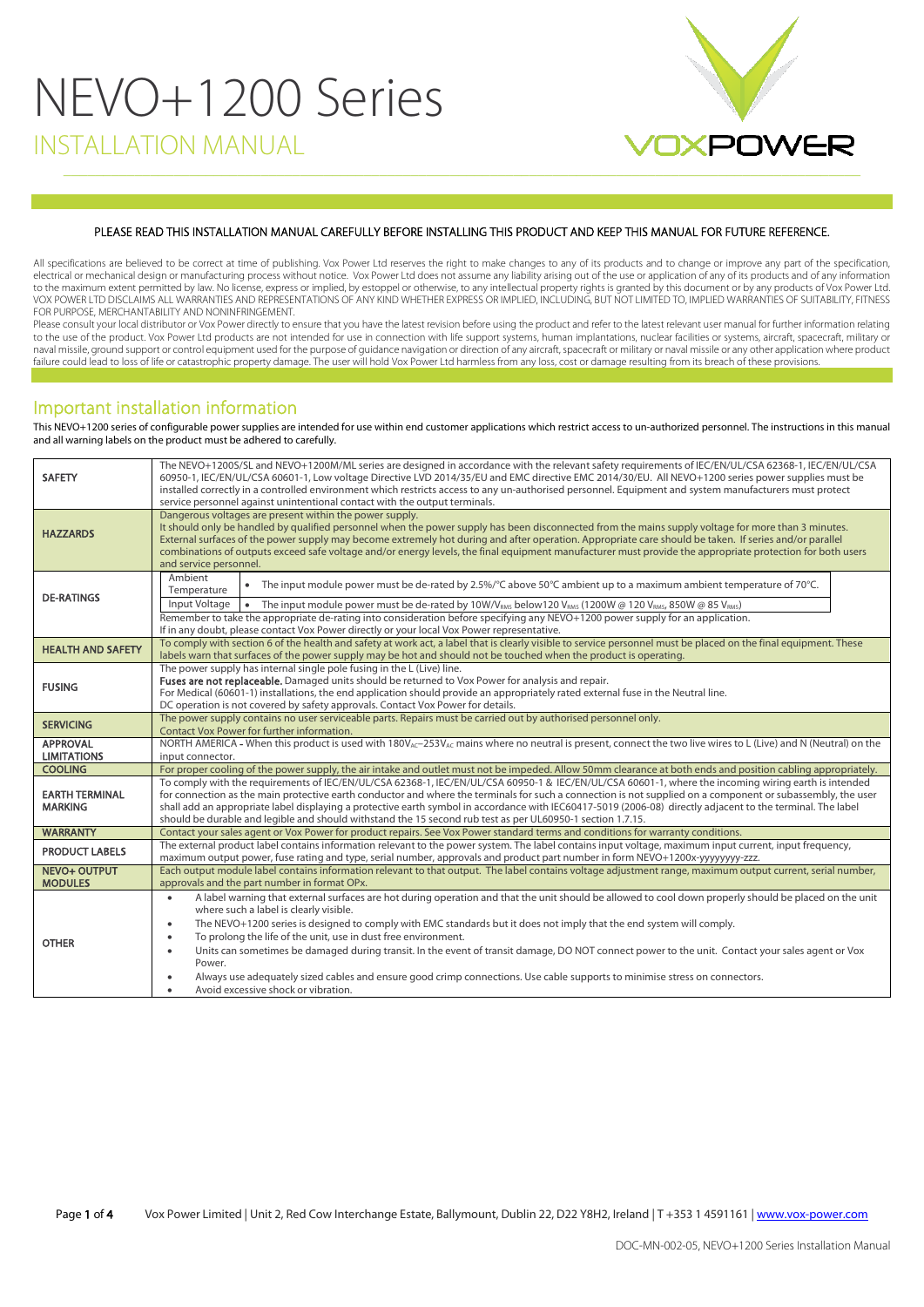# Specifications

|                            | <b>INPUT MODULE SPECIFICATION SUMMARY</b>                                                                           |     |         |      |                  |
|----------------------------|---------------------------------------------------------------------------------------------------------------------|-----|---------|------|------------------|
| Parameter                  | <b>Details</b>                                                                                                      | Min | Typical | Max  | Units            |
| AC Input Voltage           | Nominal range is 100V <sub>RMS</sub> to 240V <sub>RMS</sub>                                                         | 85  |         | 264  | V <sub>RMS</sub> |
| <b>AC Input Frequency</b>  | Contact factory for 400Hz operation.                                                                                | 47  | 50/60   | 63   | Hz               |
| DC Input Voltage           | Not covered by safety approvals. Contact Vox Power.                                                                 | 120 |         | 370  | $V_{\text{DC}}$  |
| <b>Output Power Rating</b> | Standard & Medical (S/M) - De-rate linearly from 1200Watts at 120V <sub>RMS</sub> to 850Watts at 85V <sub>RMS</sub> |     |         | 1200 | <b>Watts</b>     |
|                            | Low Noise (SL/ML) - De-rate linearly from 900Watts at 120V <sub>RMS</sub> to 638Watts at 85V <sub>RMS</sub>         |     |         | 900  |                  |
| Input Current              | Standard & Medical (S/M) - 1200Watts output at 120Vrms input                                                        |     |         | 12   | Amps             |
|                            | Low Noise (SL/ML) - - 900Watts output at 120Vrms input                                                              |     |         | 9    |                  |
| Fusing                     | Live line fused (5x20 Fast acting)                                                                                  |     |         | 12   | Amps             |
| Power Factor               |                                                                                                                     |     | 0.99    |      |                  |
| <b>Size</b>                | 154.5 (L) x 152.4 (W) x 41.0 (H) (see diagram for tolerance details)                                                |     |         |      | mm               |
| Weight                     | 720 + 60 per output module                                                                                          |     |         |      | Grams            |
| Note 1.                    | NEVO+ input modules can only be used with NEVO+ output modules and must not be used for any other purpose.          |     |         |      |                  |
| Note 2.                    | Only use a power source of the type indicated on the product label.                                                 |     |         |      |                  |

|                  | OUTPUT MODULE SPECIFICATION SUMMARY<br>Output Voltage<br>Ripple &<br>Peak<br>Line<br>Output<br>Cross<br>Rated<br>Load<br>Feature<br>FPMH(1)<br><b>MODEL</b><br>Set $(2)$<br><b>Noise</b><br>'Reg.<br>Reg.<br>Current<br>Reg.<br>Power<br>Power<br>Nom.<br>Max.<br>Min.<br><b>ABCDEFG</b><br>OP <sub>1</sub><br>7.5V<br>187.5W<br>5V<br>±10mV<br>50mV <sub>PP</sub><br>1.5V<br>25A<br>125W<br>±50mV<br>0.5<br>±5mV |            |       |                                                                                                |             |        |        |       |       |                                                                                                                                                               |      |                 |
|------------------|-------------------------------------------------------------------------------------------------------------------------------------------------------------------------------------------------------------------------------------------------------------------------------------------------------------------------------------------------------------------------------------------------------------------|------------|-------|------------------------------------------------------------------------------------------------|-------------|--------|--------|-------|-------|---------------------------------------------------------------------------------------------------------------------------------------------------------------|------|-----------------|
|                  |                                                                                                                                                                                                                                                                                                                                                                                                                   |            |       |                                                                                                |             |        |        |       |       |                                                                                                                                                               |      |                 |
|                  |                                                                                                                                                                                                                                                                                                                                                                                                                   |            |       |                                                                                                |             |        |        |       |       |                                                                                                                                                               |      |                 |
|                  |                                                                                                                                                                                                                                                                                                                                                                                                                   |            |       |                                                                                                |             |        |        |       |       |                                                                                                                                                               |      |                 |
| OP <sub>2</sub>  | 4.5V                                                                                                                                                                                                                                                                                                                                                                                                              | 12V        | 15V   | <b>15A</b>                                                                                     | <b>150W</b> | 225W   | ±100mV | ±12mV | ±24mV | $120mV_{PP}$                                                                                                                                                  | 0.5  | <b>ABCDEFG</b>  |
| OP <sub>3</sub>  | 9V                                                                                                                                                                                                                                                                                                                                                                                                                | <b>24V</b> | 30V   | 7.5A                                                                                           | 150W        | 225W   | ±150mV | ±24mV | ±48mV | $240mV_{PP}$                                                                                                                                                  | 0.5  | ABCDEFG         |
| OP <sub>4</sub>  | <b>18V</b>                                                                                                                                                                                                                                                                                                                                                                                                        | <b>48V</b> | 58V   | 3.75A                                                                                          | <b>150W</b> | 217.5W | ±300mV | ±48mV | ±96mV | $480mV_{PP}$                                                                                                                                                  | 0.5  | <b>ABCDEFG</b>  |
| OP <sub>5</sub>  | 3.3V                                                                                                                                                                                                                                                                                                                                                                                                              | 12V        | 15V   | 5A                                                                                             | 2x 75W      | 2x 75W | ±50mV  | ±12mV | ±24mV | 240mV <sub>PP</sub>                                                                                                                                           | 0.75 | AFG             |
| OP <sub>8</sub>  | 23.2V                                                                                                                                                                                                                                                                                                                                                                                                             | 24V        | 24.7V | 3.125A                                                                                         | 2x 75W      | 2x 75W | ±100mV | ±24mV | ±48mV | $480mV_{PP}$                                                                                                                                                  | 0.75 | <b>AFG</b>      |
| OPA <sub>2</sub> | 4.5V                                                                                                                                                                                                                                                                                                                                                                                                              | 12V        | 15V   | 25A                                                                                            | 300W        | 375W   | ±100mV | ±12mV | ±24mV | 120mV <sub>PP</sub>                                                                                                                                           | 0.5  | <b>ABCDEFGH</b> |
| OPA <sub>3</sub> | 9V                                                                                                                                                                                                                                                                                                                                                                                                                | <b>24V</b> | 30V   | <b>15A</b>                                                                                     | 300W        | 450W   | ±150mV | ±24mV | ±48mV | 240mV <sub>PP</sub>                                                                                                                                           | 0.5  | <b>ABCDEFGH</b> |
| Note 1.          |                                                                                                                                                                                                                                                                                                                                                                                                                   |            |       | Output module, 30°C base, 100% load, SR332 issue 2 Method I, Case 3, Ground, Fixed, Controlled |             |        |        |       |       |                                                                                                                                                               |      |                 |
| Note 2           |                                                                                                                                                                                                                                                                                                                                                                                                                   |            |       |                                                                                                |             |        |        |       |       | 4 - Remote Sense, R - External Voltage control C - External constant current control D - Current output signal E - Current share. E - Quer Voltage protection |      |                 |

OUTPUT MODULE SPECIFICATION SUMMARY

Note 2. A = Remote Sense, B = External Voltage control, C = External constant current control, D = Current output signal, E = Current share, F = Over Voltage protection, G = Over temperature protection, H = Dual Slot module

|                                | <b>SAFETY SPECIFICATIONS</b>                                                                                                                                                    |            |                                                                   |
|--------------------------------|---------------------------------------------------------------------------------------------------------------------------------------------------------------------------------|------------|-------------------------------------------------------------------|
| Parameter                      | <b>Details</b>                                                                                                                                                                  | <b>Max</b> | <b>Units</b>                                                      |
|                                | Input to Output (2 MOPP). Do not perform test on assembled unit <sup>(1)</sup>                                                                                                  | 4000       | $V_{AC}$                                                          |
| <b>Isolation Voltages</b>      | Input to Chassis (1 MOPP)                                                                                                                                                       | 1500       | $V_{AC}$                                                          |
|                                | Global signals (J2) to Output/Chassis                                                                                                                                           | 250        | $V_{DC}$<br>$V_{DC}$<br><b>uA</b><br><b>uA</b><br>uA<br><b>uA</b> |
|                                | Output to Output/Chassis (Standard modules)                                                                                                                                     | 250        |                                                                   |
| <b>Earth Leakage Current</b>   | INDUSTRIAL: Normal condition, 264Vac, 63Hz, 25°C                                                                                                                                | 1500       |                                                                   |
|                                | MEDICAL: Normal condition, 264Vac, 63Hz, 25°C                                                                                                                                   | 300        |                                                                   |
| <b>Touch Leakage Current</b>   | Standard modules NC/SFC                                                                                                                                                         | 20/200     |                                                                   |
| <b>Patient Leakage Current</b> | Standard modules 264Vac, 63Hz, 25°C NC/SFC <sup>(2)</sup>                                                                                                                       | ------     |                                                                   |
|                                | Note 1. Testing an assembled unit to 4000V <sub>AC</sub> may cause damage. Please refer to application note (APN-002) on Vox Power website or contact Vox Power representative. |            |                                                                   |
| Note 2. Not Applicable         |                                                                                                                                                                                 |            |                                                                   |

|                      |                        | INSTALLATION SPECIFICATIONS |                                           |
|----------------------|------------------------|-----------------------------|-------------------------------------------|
| Parameter            | <b>Details</b>         | Parameter                   | <b>Details</b>                            |
| Equipment class      |                        | Flammability Rating         | 94V-2                                     |
| Overvoltage category |                        | Ingress protection rating   | IP10                                      |
| Material Group       | IIIb (indoor use only) | ROHS compliance             | 2011/65/EU                                |
| Pollution degree     |                        | Intended usage environment  | Home Healthcare (M/ML)/ Industrial (S/SL) |

| <b>ENVIRONMENTAL SPECIFICATIONS</b> |                                                                     |        |                 |             |              |           |  |  |  |  |
|-------------------------------------|---------------------------------------------------------------------|--------|-----------------|-------------|--------------|-----------|--|--|--|--|
|                                     | <b>Details</b>                                                      |        | Non-Operational | Operational | <b>Units</b> |           |  |  |  |  |
| Parameter                           |                                                                     | Min    | <b>Max</b>      | Min         | Max          |           |  |  |  |  |
| Air Temperature                     | Operational limits subject to appropriate de-ratings                | $-40$  | $+85$           | $-20$       | $70^{(1)}$   | $\circ$ C |  |  |  |  |
| Humidity                            | Relative, non-condensing                                            |        | 95              |             | 95           | $\%$      |  |  |  |  |
| Altitude                            |                                                                     | $-200$ | 5000            | $-200$      | $5000^{(2)}$ | m         |  |  |  |  |
| Air Pressure                        |                                                                     | 52     | 104             | $52^{(2)}$  | 104          | kPa       |  |  |  |  |
| Noise Level                         | Standard Versions (S/M) - Variable. Measured 1m from fan intake.    |        |                 | 42          | 61           | dBA       |  |  |  |  |
|                                     | Low Noise Versions (SL/ML) - Variable. Measured 1m from fan intake. |        |                 | 24          | 42           |           |  |  |  |  |
| Shock                               | 3000 bumps at 10G (16mS) half sine wave                             |        |                 |             |              |           |  |  |  |  |
| Vibration                           | 1.5G, 10 - 200Hz sine wave, 20G for 15min in 3 axes.                |        |                 |             |              |           |  |  |  |  |
| <b>Notes</b>                        | Derate input and all outputs at 2.5%/°C above 50°C.                 |        |                 |             |              |           |  |  |  |  |
|                                     | 3000m & 68kPa for IEC/UL60601-1.<br>2.                              |        |                 |             |              |           |  |  |  |  |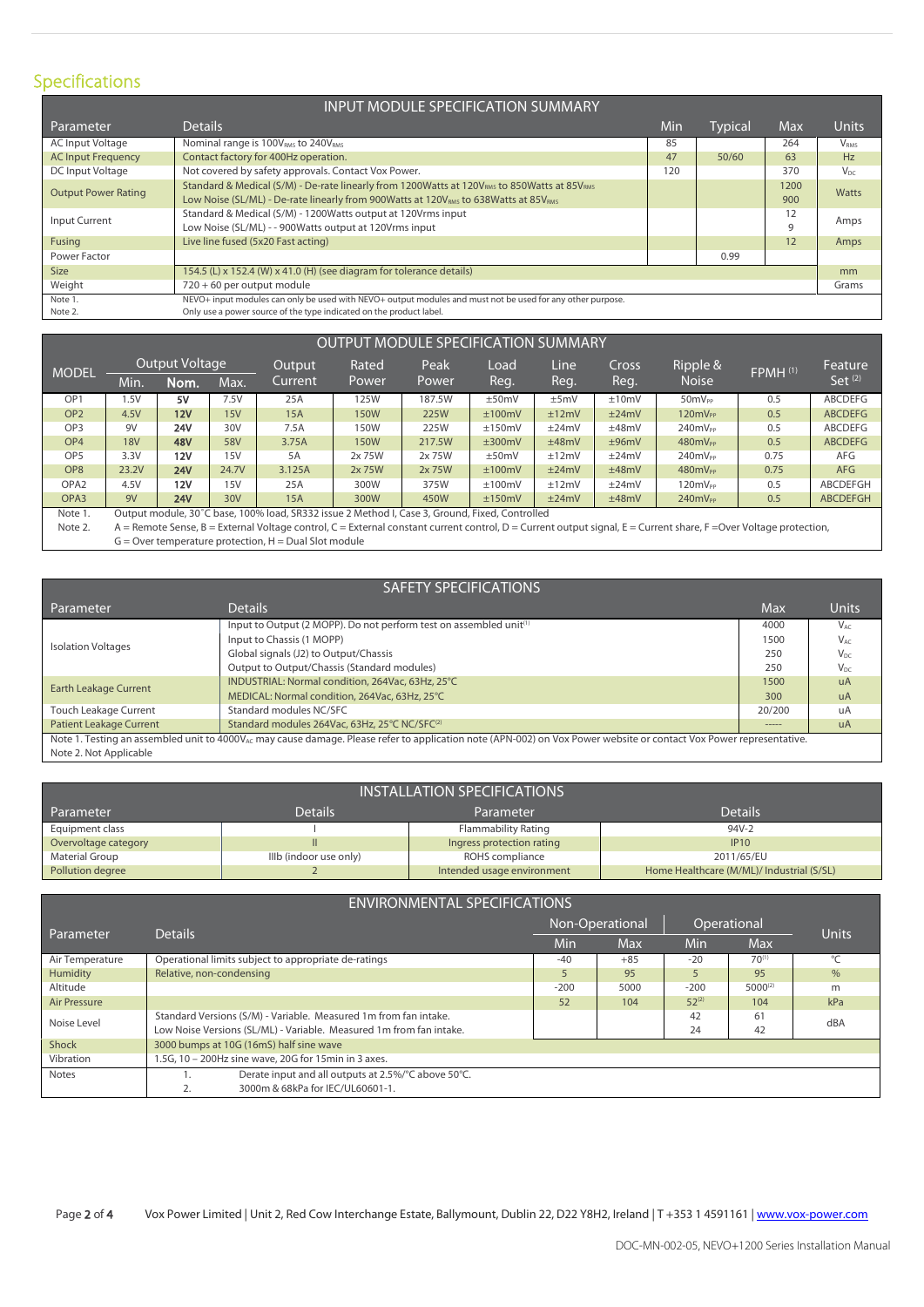## Mechanical Dimensions and Mounting